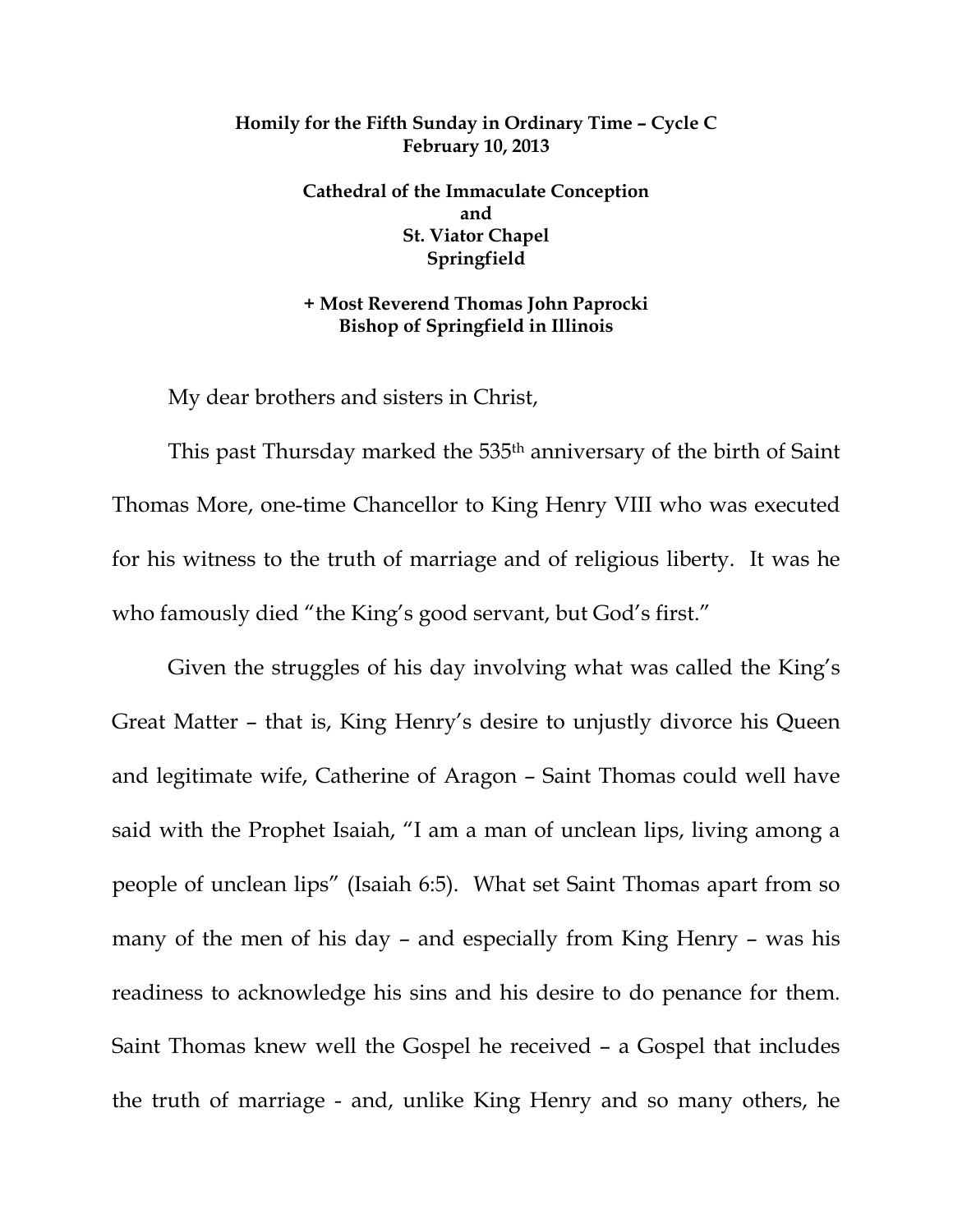would neither depart from it nor alter it to suit his own interests (cf. I Corinthians 15:1).

 By seeking to end his marriage to his true wife in an attempt to marry another woman, King Henry VIII sought to redefine marriage by removing the necessity of permanence. A mutual commitment between a man and a woman as husband wife until death has, from the beginning, always been part of marriage, as Jesus said when he reminded the Pharisees, "Because of the hardness of your hearts Moses allowed you to divorce your wives, but from the beginning it was not so" (Matthew 19:8). The Lord went on to say to them, "I say to you, whoever divorces his wife (unless the marriage is unlawful) and marries another commits adultery" (Matthew 19:9). It was this teaching of Christ that King Henry rejected; it was this teaching of Christ that Saint Thomas accepted. It is this teaching that we, too, have received and must accept, despite the great opposition to it from powerful secular forces, if we seek to be his disciples.

 Here in Illinois another such attempt to redefine marriage was made last month, and will be attempted again this week – by one great mockery – on February 14th, the memorial of Saint Valentine, if matters progress according to the wishes of the Illinois Senate President. You know already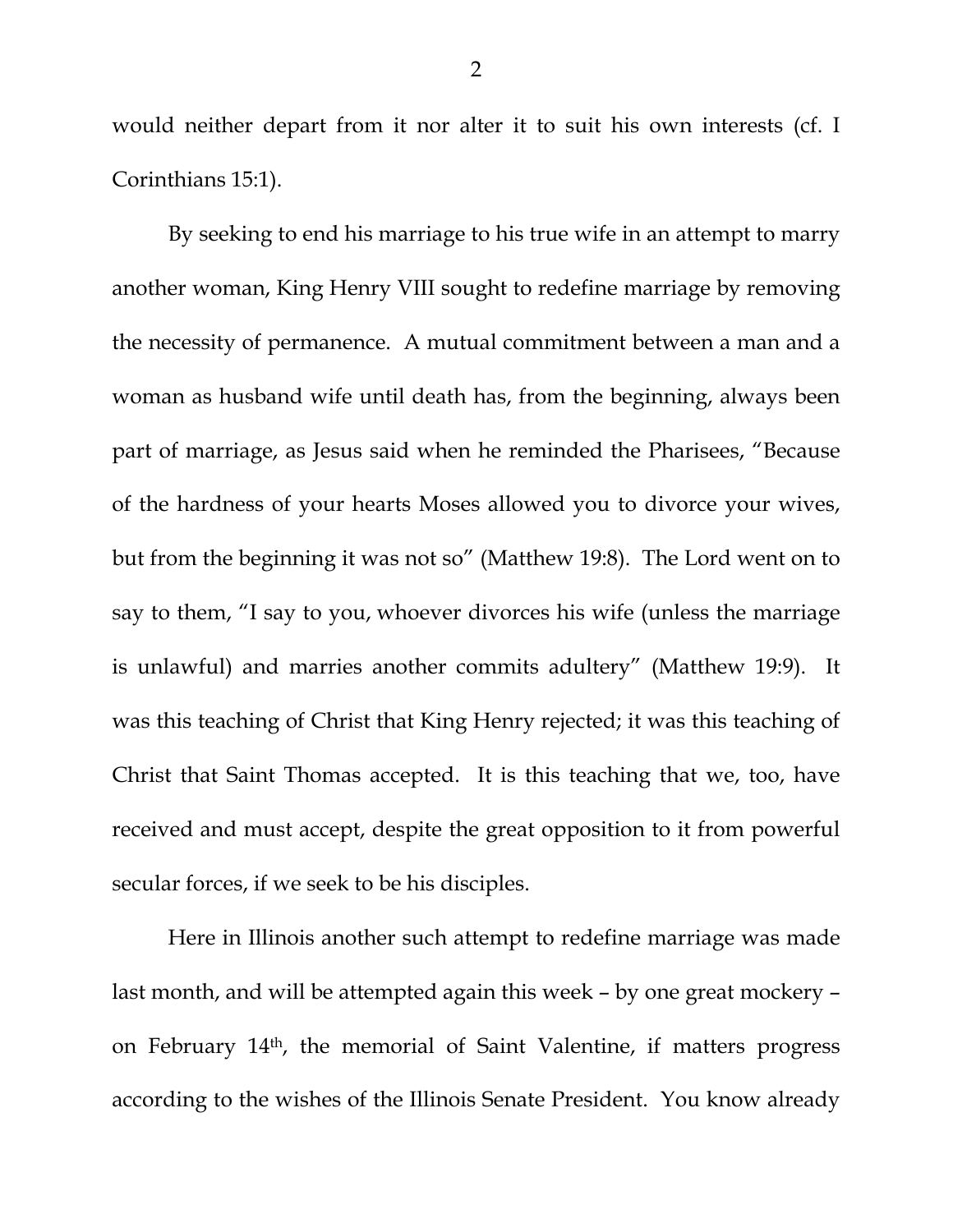of the efforts of the Bishops of Illinois to oppose this attempt to redefine marriage and I urge you join us by contacting your State Representative and Senator and making your voice heard. Even today the Lord continues to call out, "Whom shall I send? Who will go for us" (Isaiah 6:8)? Let each of us heed his call and say, with generous and faithful love, "Here I am; send me" (Isaiah 6:8)! Like Jesus and like Saint John the Baptist, we, too, must defend the dignity of authentic marriage!

 By the way, the color red is associated with St. Valentine's Day because Valentine died as a martyr. Valentine was a holy priest in Rome, who assisted the martyrs in the persecution under Claudius II. He was apprehended, and sent by the emperor to the prefect of Rome, who, on finding all his promises to make him renounce his faith ineffectual, commanded him to be beaten with clubs, and afterwards, to be beheaded, He was executed on February 14, about the year 270. So instead of celebrating some sort of syrupy sentimentality, I suggest that St. Valentine's Day focus more on the sacrifices that true love demands of us.

 Those who insist on this redefinition of marriage claim to do so out of love. They ask, should anyone be denied the right to love another person?

3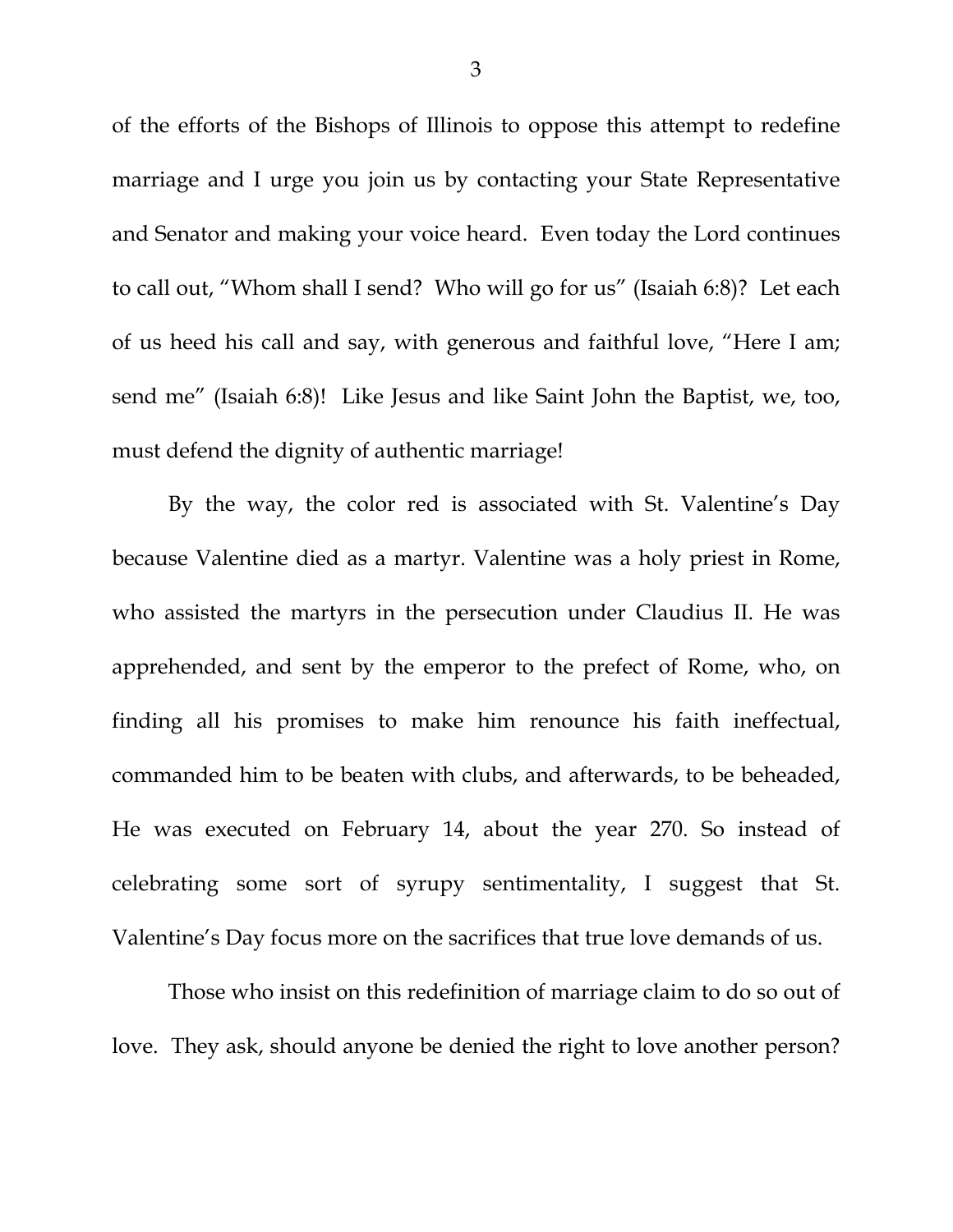The answer, of course, is no, provided that we have a true definition of love. Let us consider, then, what love is.

 Certainly, love is a feeling that we experience, an emotion, but it is also much more than a mere sentiment. Emotions come and go, like the waxing and waning of the moon, and sometimes they deceive us. Sometimes we perceive we have been slighted by someone when no slight was actually done to us. Other times we grow angry with a friend or family member and, while we may feel anger towards them and not necessarily affection, it does not mean that our love for them has ceased.

 More than simply an emotion, love is a choice for the good of another person. Love is also the desire to act so as to obtain the good for another person. Love, then, is not so much an emotion as it is an act of the will; love is a choice; it is a decision to act in a certain way, not simply a feeling over which we have no control.

 We know that what is good is not sinful and what is sinful is not good. Authentic love, then, never encourages sin or leads a person further into sin, but seeks instead to help him live a holy life. Love seeks to lead her further away from sin and closer to the truth. We also know that the truth is not a thing, but a person. Christ Jesus tells us, "I am the way and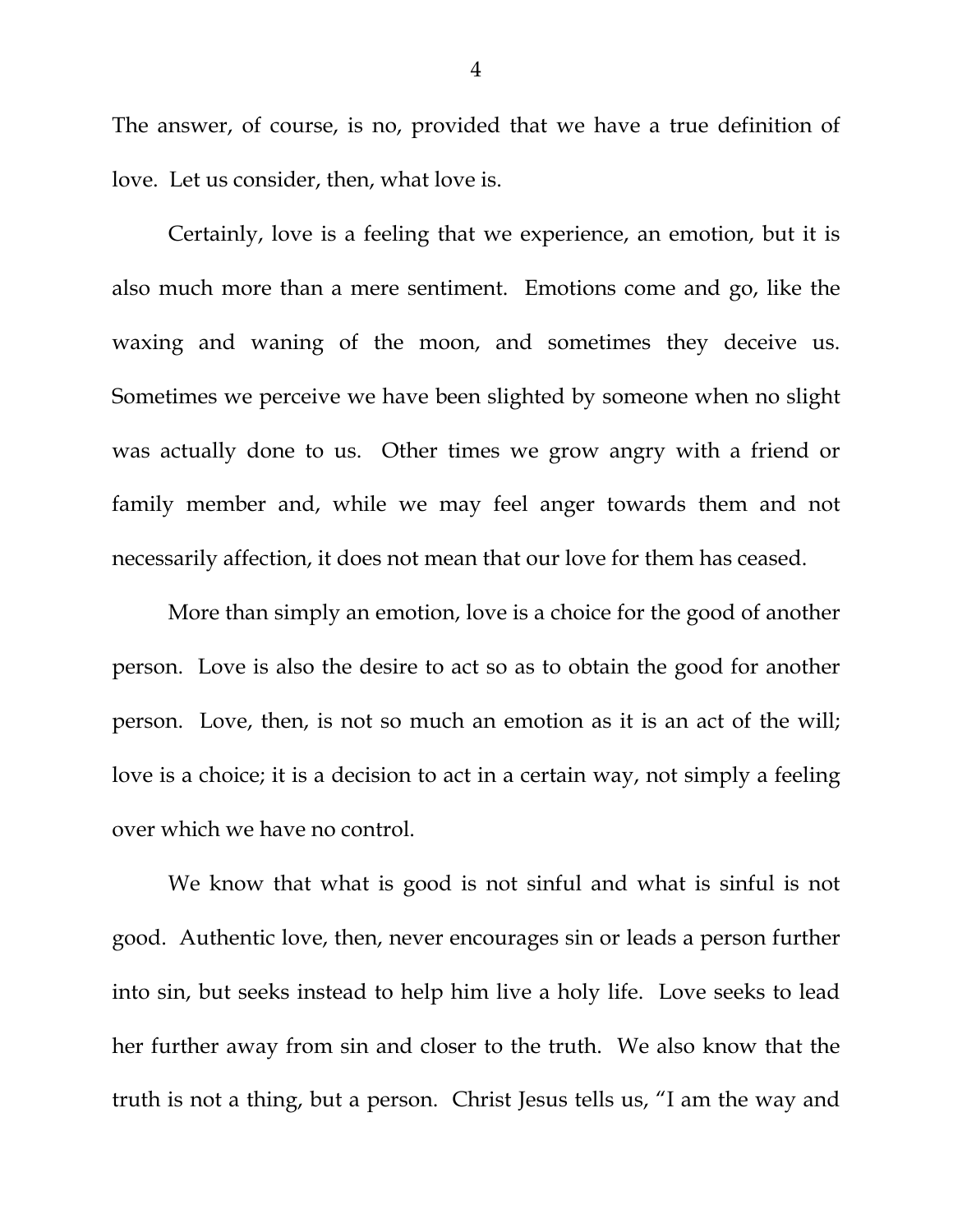the truth and the life" (John 14:6). The one who truly loves seeks always to lead the one who is loved always closer to Jesus Christ, to him who is not only the Good Shepherd but is, as Saint Thomas Aquinas teaches us, Goodness itself (cf. John 10:11).

 Parents know that when they raise their children and teach them the ways of love that "love both elicits virtue and expels vice, not permitting it to spring up at all."1 If vice is not expelled but instead encouraged and fostered, then a person lives more in sin than in love and their salvation is at risk. This is why Saint John Chrysostom declared, "In other words, says Paul, if I have no love I am not just useless but a positive nuisance."2

Love, then, does not tolerate sinful desires and activities but seeks to root them out because "it does not rejoice over wrongdoing but rejoices in the truth" (I Corinthians 13:6). The Venerable Fulton J. Sheen put it this way:

Christian love bears evil, but it does not tolerate it.

- It does penance for the sins of others, but it is not broadminded about sin.
- The cry for tolerance never induces it to quench its hatred of the evil philosophies that have entered into contest with the Truth.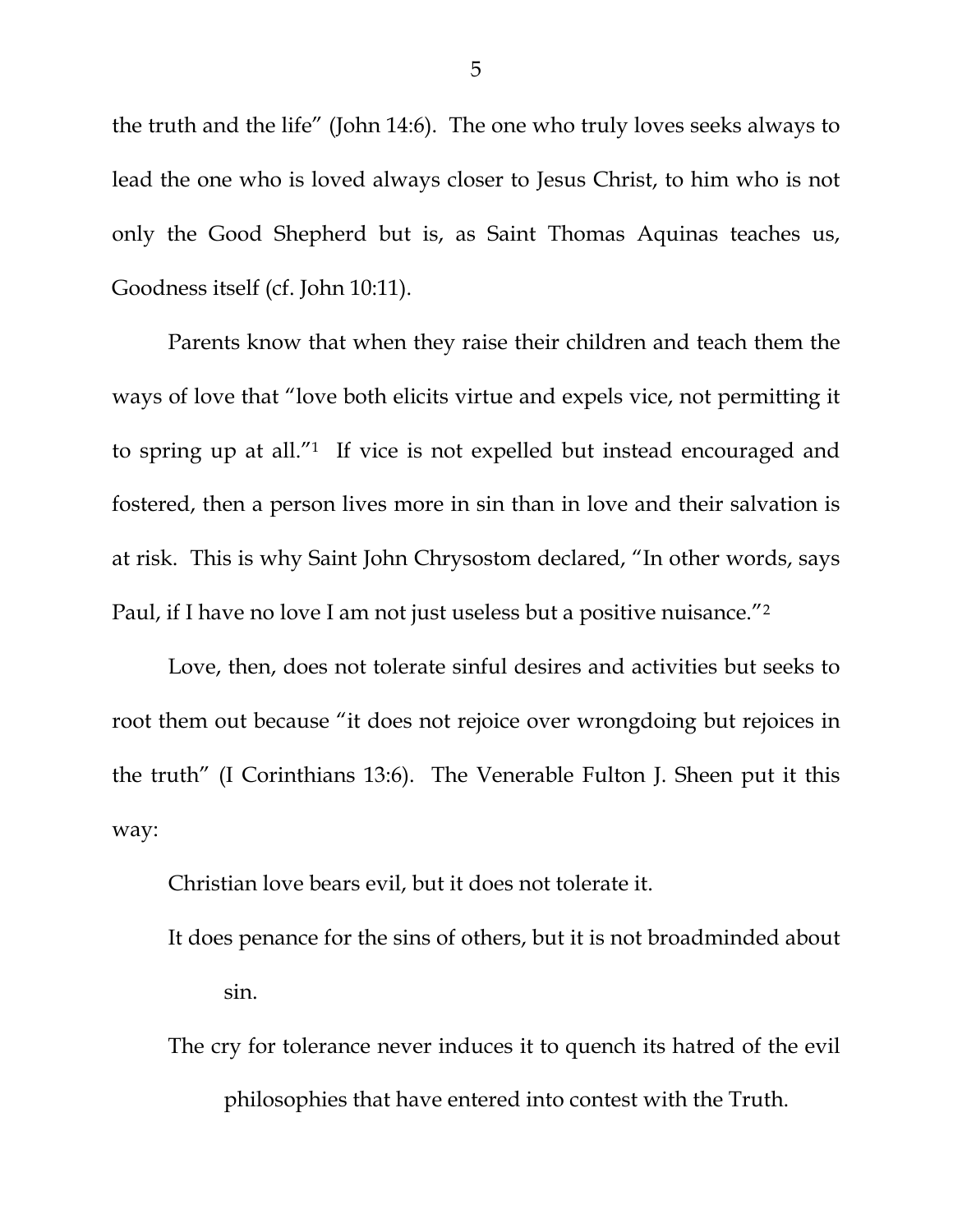- It forgives the sinner, and it hates the sin; it is unmerciful to the error in his mind.
- The sinner it will always take back into the bosom of the Mystical Body; but his lie will never be taken into the treasury of His Wisdom.
- Real love involves real hatred: whoever has lost the power of moral indignation and the urge to drive the buyers and sellers from the temples has also lost a living, fervent love of Truth.
- Charity, then, is not a mild philosophy of "live and let live"; it is not a species of sloppy sentiment.
- Charity is the infusion of the Spirit of God, which makes us love the beautiful and hate the morally ugly.

When the Church teaches and proclaims what is moral and what is immoral, what is holy and what is sinful, what is right and what is wrong, what is just and what is unjust, she is met with opposition; evil never likes to be called out for what is. Yet in the face of such opposition, the Church continues to speak the truth because "love endures all things" because she does not teach her mere opinion, but the truth she has received from Jesus Christ (I Corinthians 13:7). Because it comes from the Lord and not from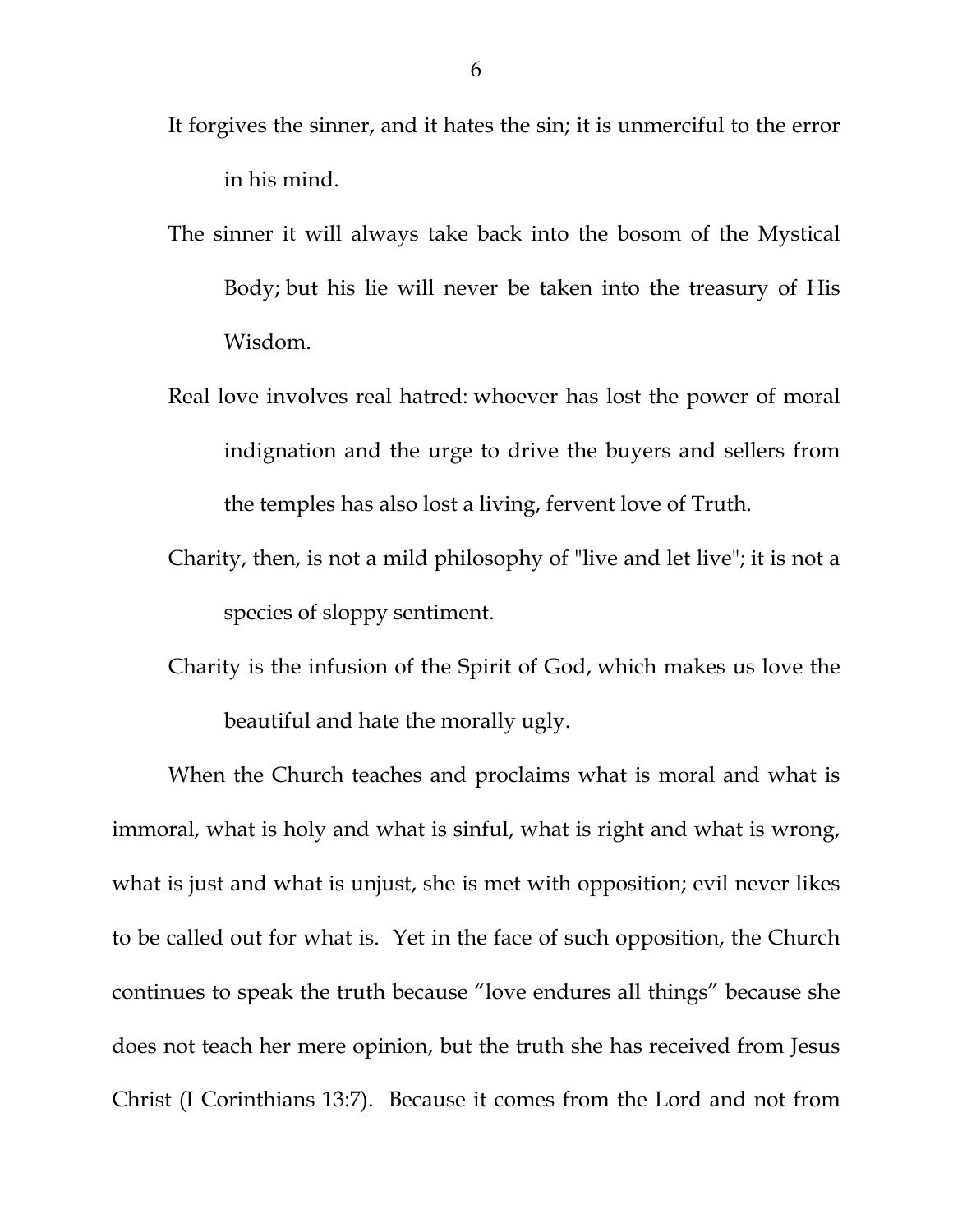men, the Church can neither depart from the Gospel nor alter it to suit modern desires.

 When the Lord called Saint Peter to follow him, the fisherman from Galilee "accepted this surprising call; he let himself be involved in this great adventure: he was generous; he recognized his limits but believed in the one who was calling him and followed the dream of his heart. He said 'yes,' a courageous and generous 'yes,' and became a disciple of Jesus."3

 Saint Thomas More heard this call and also gave a courageous and generous "yes," and though they both met their deaths because of their fidelity to Christ, because of their love of the Truth, they also found the lasting joy and happiness promised to everyone in Christ. This same call is given to each of us, the call to follow the Lord with courage and generosity.4

In his Apostolic Letter *Porta Fidei* (The Door of Faith), by which he began this Year of Faith, Pope Benedict XVI pointed out that "the renewal of the Church is also achieved through the witness offered by lives of believers: by their very existence in the world, Christians are called to radiate the word of truth that the Lord Jesus has left us."5 If you and I strive for the greatest spiritual gift, the gift of love, and seek to share that